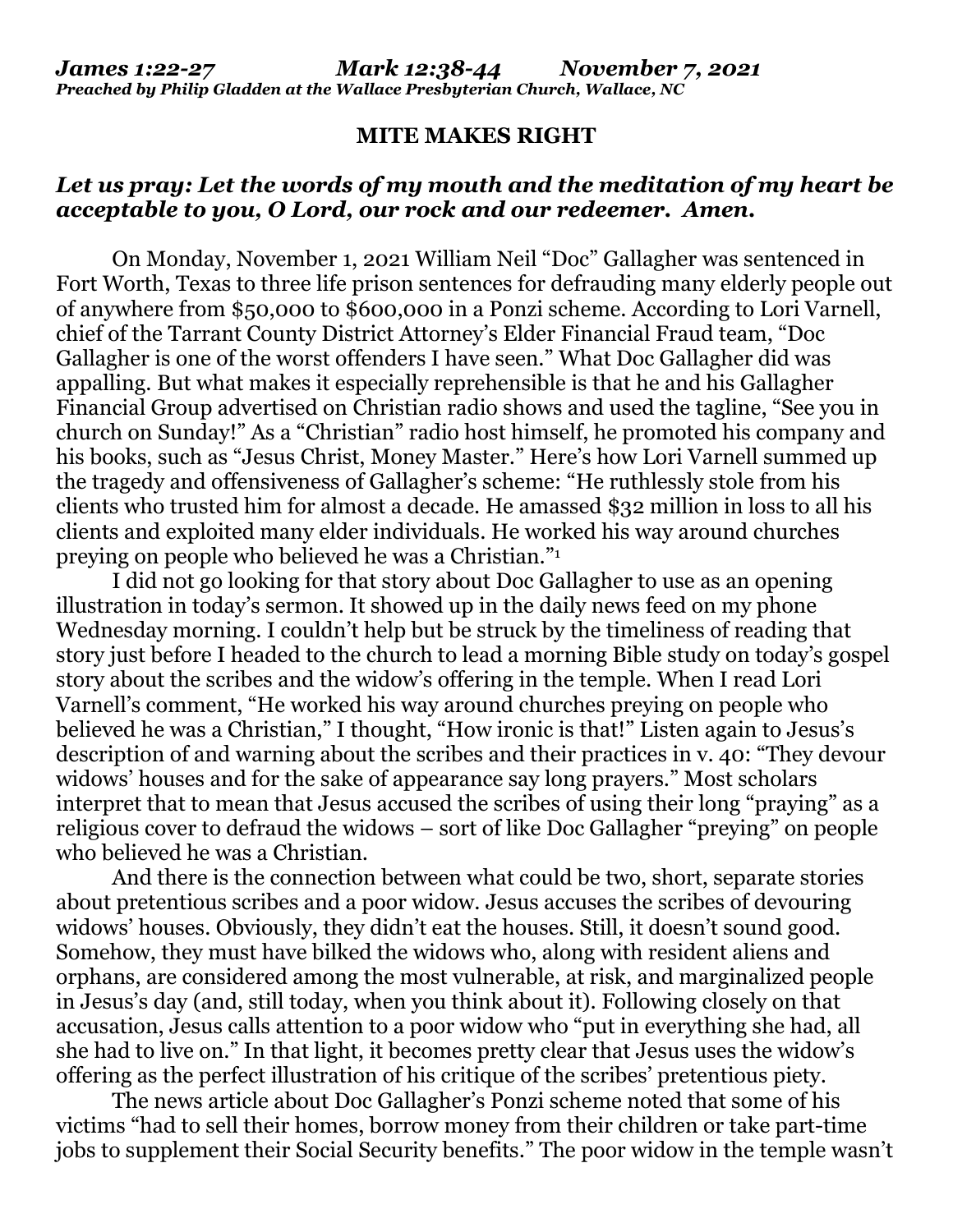even able to do that. The crowd who put money and the rich people who put lots of money in the temple offering box gave from what they had left over, their discretionary money – literally, "money they would never miss." But the poor widow, "she out of her poverty has put in everything she had, all she had to live on."

 Now, if we had only heard about the widow's offering this morning (with no reference to the scribes), we would be primed for a feel-good stewardship sermon. Plenty of those sermons have been preached through the years. I've probably done my fair share. In a nutshell, that sermon would go something like this: Consider the poor, faithful widow. She gave *everything* to the church. Go and do likewise. We sort of like those kinds of sermons – to hear them and to preach them. We'd like to be like the widow. We admire the widow. But we don't do what the widow does. I've never put in everything I have, all that I have to live on, and I don't think I've ever met anybody who has.

 As biblical scholar John R. Donahue notes, "The [story], however, contains no explicit praise of [the widow's] action – an action that seems to accomplish the very thing the scribes were accused of fostering. Recently Jesus' statement has been interpreted as a 'lament' where Jesus points to the woman as an example of the exploitation of widows. Paraphrased it would read, 'What I say is true [about the scribes]. This poor widow with nothing to spare gave everything. $v_2$ 

Perhaps you learned this story as "the widow's mite" – M I T  $E$  – as the King James Bible puts it, "she threw in two mites which make a farthing." Well, there never has been a coin called a "mite." "Mite" is just a contraction of the Latin word *minutum*which means "small, insignificant, petty." The widow didn't reach into the pocket of her robe and pull out two coins called mites. But she did probably pull out two of the smallest coins ever minted in any society. Coin experts and archaeologists estimate that a "mite" (or *lepton*) was worth about 1/64 of a day laborer's wages in Jesus's time. They think the widow could have bought three grapes with her coins. Although it's hard to get a true valuation of ancient coins in today's dollars and cents, those same experts suggest one lepton or mite would be worth about 1/8 of a penny. In other words, she gave out of her nothing – certainly not out of her abundance that she would never miss – and even the nothing she had she gave away.

 So much for a feel-good, inspiring story about being like the widow. But that doesn't mean this can't be a stewardship sermon, just in an unexpected but even more foundational way than meeting another annual budget. Do you remember today's epistle lesson from James? It was about being doers of the word and not hearers only. It was about hearing God's Word and remembering what it calls us to do. It was about persevering in the perfect law of liberty and being doers who act. And it ended with this verse: "Religion that is pure and undefiled before God, the Father, is this: to care for orphans and widows in their distress, and to keep oneself unstained by the world." (James 1:27)

 The scribes in the temple would have known that's what pure and undefiled religion was supposed to look like and do – but they didn't do it. And that's the whole point of Jesus's rebuke of them. Their scriptures (what we call the Old Testament) were full of God's instructions to care for the orphans and the resident aliens and the widows among them, in very specific, tangible ways: leave some wheat in your fields when you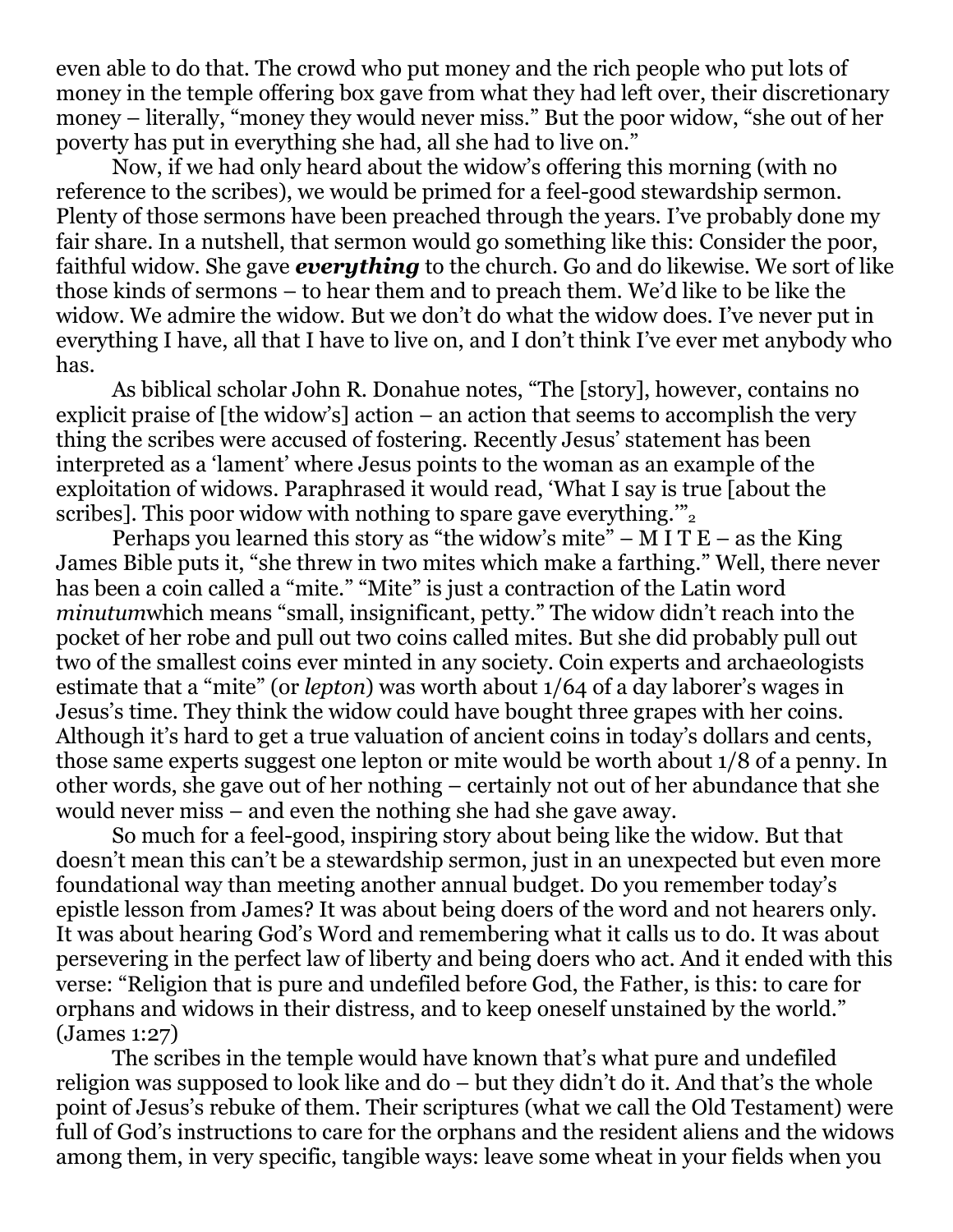reap, so they'll have something to eat; don't pick every grape and olive off the plants, but leave some for those folks to gather; defend the orphan, the alien, and the widow against injustice, such as (to use the language of Jesus's rebuke) "devouring their houses." At the great covenant renewal and rededication ceremony narrated in the  $27<sup>th</sup>$ chapter of Deuteronomy, we read, "Then the Levites shall declare in a loud voice to all the Israelites: 'Cursed be anyone who deprives the alien, the orphan, and the widow of justice.' All the people shall say, 'Amen!'" (Deuteronomy 27:14, 19)

 So, the scribes knew what God and the law required of them – "to do justice, to love kindness, and to walk humbly with your God." But they apparently weren't doing that. Instead, they were covering themselves with a veneer of religious practices such as long prayers while they neglected to do what their God and their law and their positions of responsibility required of them. That's why Jesus denounced them and called attention to the poor widow who was a living example of what happens when we forget or neglect to follow the Great Commandment to love God with everything we have and are and to love our neighbors (such as the orphans and the aliens and the widows) as we love ourselves.

 Now that makes for a good stewardship sermon! When I planned my fall preaching back in August and decided to use the lectionary readings from the gospel of Mark, I had no idea the session would call a congregational meeting during budget season for the same Sunday I would preach on the widow's mite. God's timing must surely be at work! Being good stewards is so much more than making sure the budget balances at the end of the year, although that's certainly a part of it. Good stewardship is not raising money to pay the bills, although the bills have to be paid. Good stewardship is using what God gives us to do what God asks of us. Good stewardship is all about loving God with everything we've got and being as concerned about our neighbors and their needs as we are about our own.

 An April 12, 1975 newspaper article from the Dallas, Texas *Morning News* (interestingly enough, considering Doc Gallagher of Fort Worth being in this week's news) was entitled "Down to Earth: Offering Showing Value of Religion?" The article contained this sentence: "Show me your checkbook stubs," some wise one has declared, "and I will tell you what kind of person you are and, furthermore, how Christian you are."3 Billy Graham said, "Give me five minutes with a person's checkbook, and I will tell you where their heart is." And an even more general statement puts it this way: "The checkbook and the calendar never lie."

 Certainly, the Christian life and faith involve much more than our checkbooks and calendars, but those are two very important ways we express and live out our Christian faith. The same principle underlies Jesus's denunciation of the scribes. He wasn't criticizing religious practices and giving money to the temple treasury, per se. But he did call them out on the disconnect between their preening religious behavior for show and the way they treated those (such as the widow) who most depended on them.

 We are all called to be good stewards of what God gives us, which necessarily means maintaining an integrity of connection between what we say we believe and what we actually do. Obviously, there are many different ways to draw up a budget for individuals and groups, including churches, such as line-item, proportional, paying